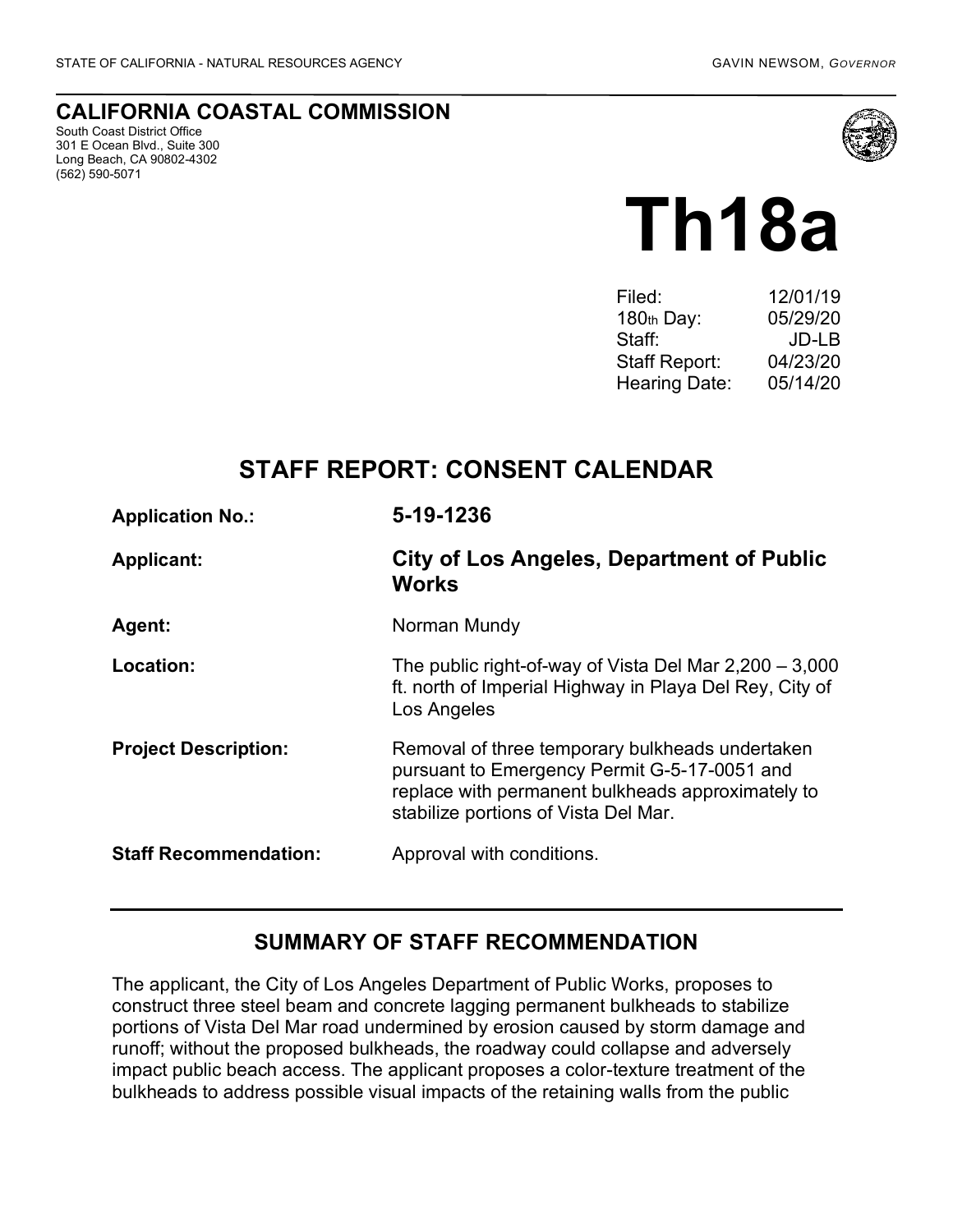beach below. Additionally, the applicant proposes hydroseeding the slope after construction to further mitigate erosion. The primary issues associated with this development are hazards, visual resources, biological resources, and public access.

Staff recommends approval of the proposed project with seven (7) special conditions regarding:

**1)** Conformance of Design/Construction Plans to Geotechnical Recommendations; **2)** Assumption of Risk, Waiver of Liability and Indemnity; **3)** Bulkhead Color and Texture Plan; **4)** Future Pile/Grade Beam Exposure Plans; **5)** Landscaping Plan; **6)** Future Improvements; and **7)** Construction Best Management Practices.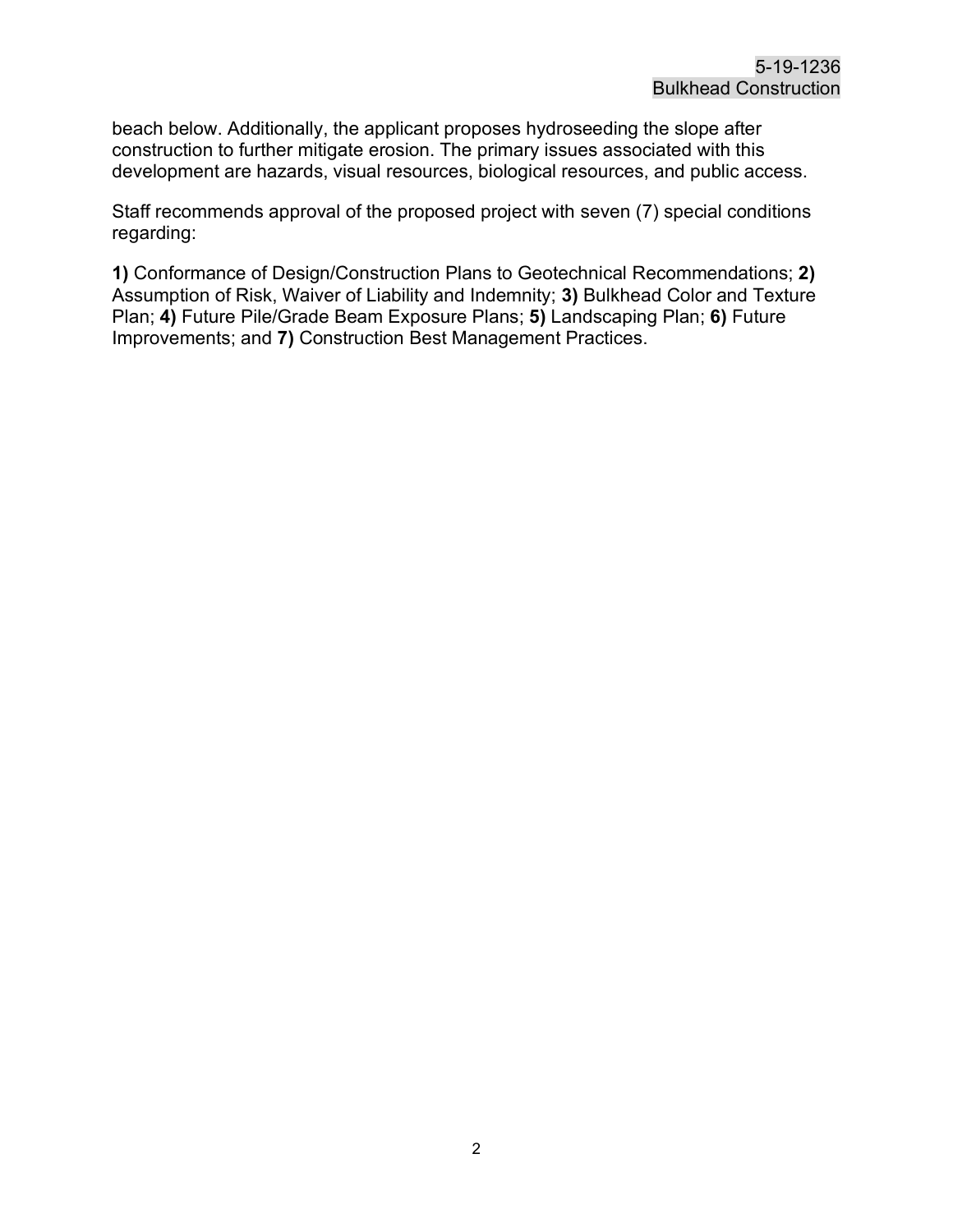# **TABLE OF CONTENTS**

| L.  |  |
|-----|--|
| Ш.  |  |
| Ш.  |  |
| IV. |  |
|     |  |
|     |  |
|     |  |
|     |  |
|     |  |
|     |  |
|     |  |
|     |  |
|     |  |

## **EXHIBITS**

Exhibit 1 – [Project Vicinity Map](https://documents.coastal.ca.gov/reports/2020/5/Th18a/Th18a-5-2020-exhibits.pdf) Exhibit 2 – [Site Location Map](https://documents.coastal.ca.gov/reports/2020/5/Th18a/Th18a-5-2020-exhibits.pdf) Exhibit 3 – [Project Plans](https://documents.coastal.ca.gov/reports/2020/5/Th18a/Th18a-5-2020-exhibits.pdf) Exhibit 4 – [Existing Vista Del Mar Permanent Bulkhead](https://documents.coastal.ca.gov/reports/2020/5/Th18a/Th18a-5-2020-exhibits.pdf) Exhibit 5 – [Emergency Bulkhead](https://documents.coastal.ca.gov/reports/2020/5/Th18a/Th18a-5-2020-exhibits.pdf) (G-5-17-0051)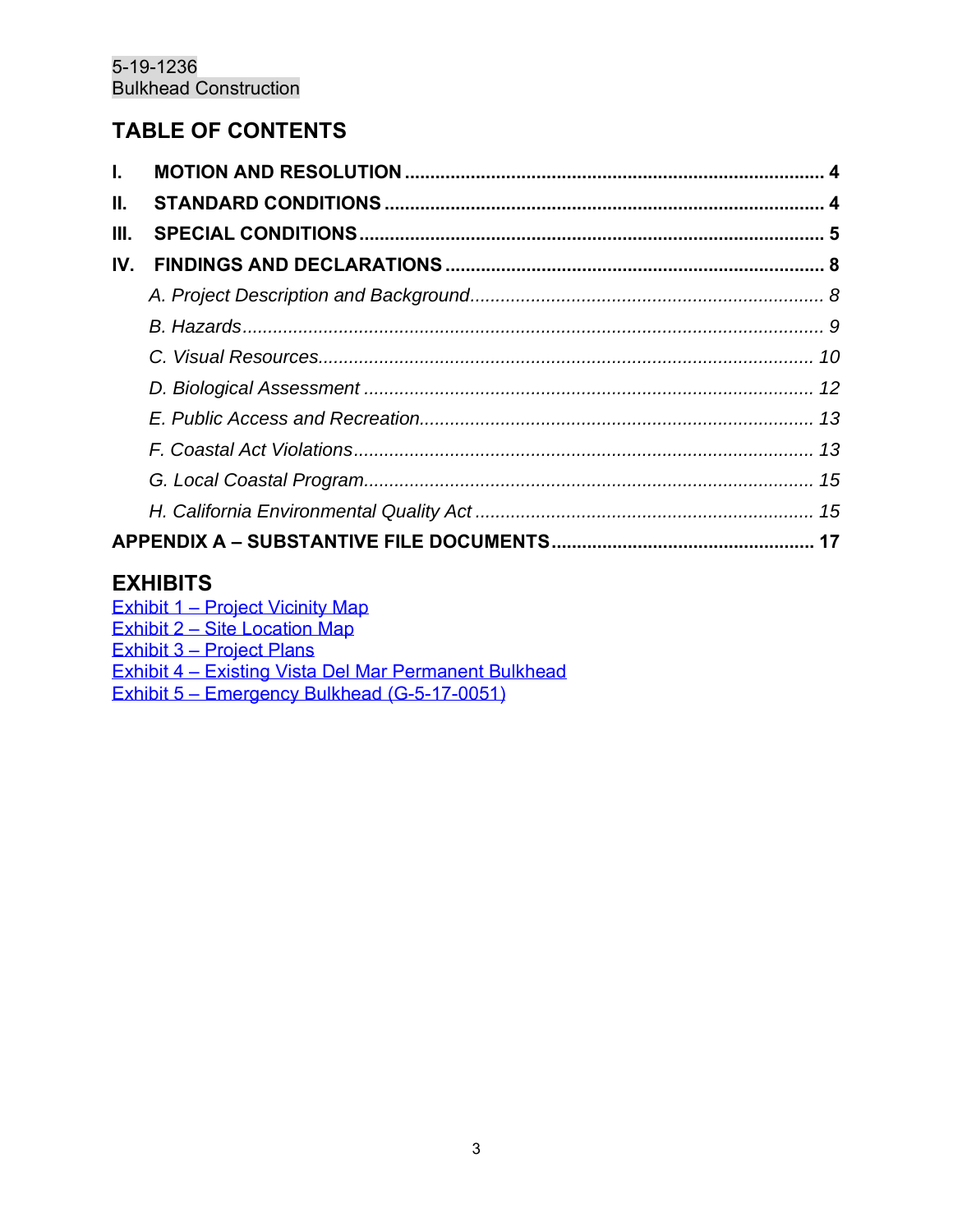# <span id="page-3-0"></span>**I. MOTION AND RESOLUTION**

## **Motion:**

I move that the Commission **approve** the coastal development permit applications included on the consent calendar in accordance with the staff recommendations.

Staff recommends a **YES** vote. Passage of this motion will result in approval of all of the permits included on the consent calendar. The motion passes only by affirmative vote of a majority of the Commissioners present.

### **Resolution:**

The Commission hereby approves a coastal development permit for the proposed development and adopts the findings set forth below on grounds that the development as conditioned will be in conformity with the policies of Chapter 3 of the Coastal Act and will not prejudice the ability of the local government having jurisdiction over the area to prepare a Local Coastal Program conforming to the provisions of Chapter 3. Approval of the permit complies with the California Environmental Quality Act because either 1) feasible mitigation measures and/or alternatives have been incorporated to substantially lessen any significant adverse effects of the development on the environment, or 2) there are no further feasible mitigation measures or alternatives that would substantially lessen any significant adverse impacts of the development on the environment.

# <span id="page-3-1"></span>**II. STANDARD CONDITIONS**

- **1. Notice of Receipt and Acknowledgment**. The permit is not valid and development shall not commence until a copy of the permit, signed by the applicant or authorized agent, acknowledging receipt of the permit and acceptance of the terms and conditions, is returned to the Commission office.
- **2. Expiration**. If development has not commenced, the permit will expire two years from the date on which the Commission voted on the application. Development shall be pursued in a diligent manner and completed in a reasonable period of time. Application for extension of the permit must be made prior to the expiration date.
- **3. Interpretation**. Any questions of intent or interpretation of any condition will be resolved by the Executive Director or the Commission.
- **4. Assignment**. The permit may be assigned to any qualified person, provided assignee files with the Commission an affidavit accepting all terms and conditions of the permit.
- **5. Terms and Conditions Run with the Land**. These terms and conditions shall be perpetual, and it is the intention of the Commission and the applicant to bind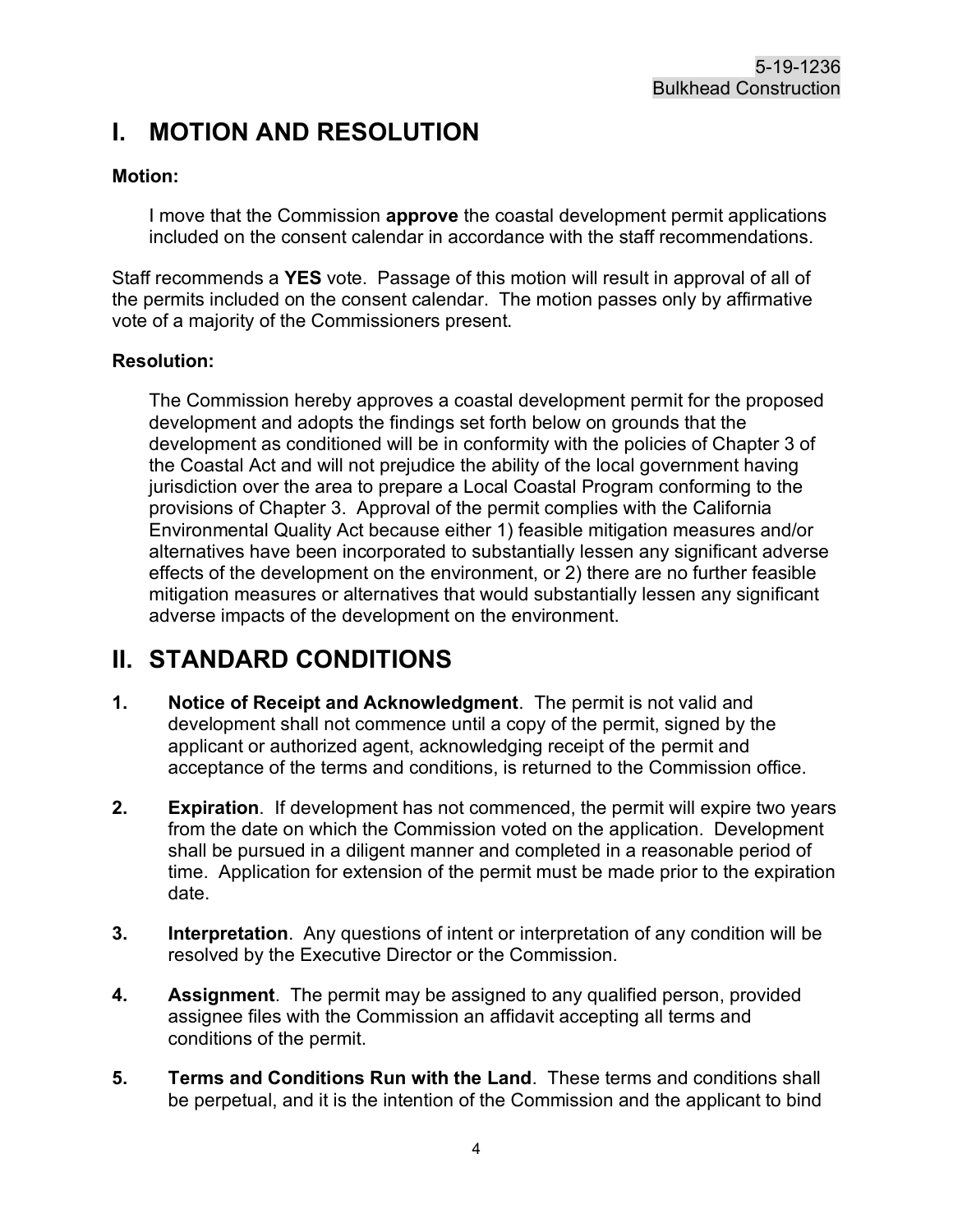all future owners and possessors of the subject property to the terms and conditions.

# <span id="page-4-0"></span>**III. SPECIAL CONDITIONS**

This permit is granted subject to the following special conditions:

- **1. Conformance of Design/Construction Plans to Geotechnical Recommendations.**
	- A. All final design and construction plans, including foundations, grading and drainage plans, shall be consistent with all recommendations contained in the *Final Report of Geotechnical Evaluation Vista Del Mar Slope* prepared by Fugro dated June 7, 2017 and the *City of Los Angeles Geotechnical Design Memorandum* dated October 2, 2019. PRIOR TO THE ISSUANCE OF THE COASTAL DEVELOPMENT PERMIT, the applicant shall submit, for the Executive Director's review and approval, evidence that an appropriate licensed professional has reviewed and approved all final design and construction plans and certified that each of those final plans is consistent with all of the recommendations specified in the above-referenced geologic evaluation approved by the California Coastal Commission for the project site.
	- B. The permittee shall undertake development in accordance with the approved final plans. Any proposed changes to the approved final plans shall be reported to the Executive Director. No changes to the approved final plans shall occur without a Commission amendment to this coastal development permit unless the Executive Director determines that no amendment is legally required.
- **2. Assumption of Risk, Waiver of Liability and Indemnity.** By acceptance of this permit, the applicants acknowledge and agree (i) that the site may be subject to hazards from flooding, sea level rise, erosion and wave uprush; (ii) to assume the risks to the applicants and the property that is the subject of this permit of injury and damage from such hazards in connection with this permitted development; (iii) to unconditionally waive any claim of damage or liability against the Commission, its officers, agents, and employees for injury or damage from such hazards; and (iv) to indemnify and hold harmless the Commission, its officers, agents, and employees with respect to the Commission's approval of the project against any and all liability, claims, demands, damages, costs (including costs and fees incurred in defense of such claims), expenses, and amounts paid in settlement arising from any injury or damage due to such hazards.
- **3. Bulkhead Color and Texture Plan.** PRIOR TO ISSUANCE OF THE COASTAL DEVELOPMENT PERMIT, the applicant shall submit, for review and written approval of the Executive Director of the Commission, a color board or other indication of the exterior materials and color scheme to be utilized in the construction of the proposed bulkheads, incorporating all of terms of this condition as listed below.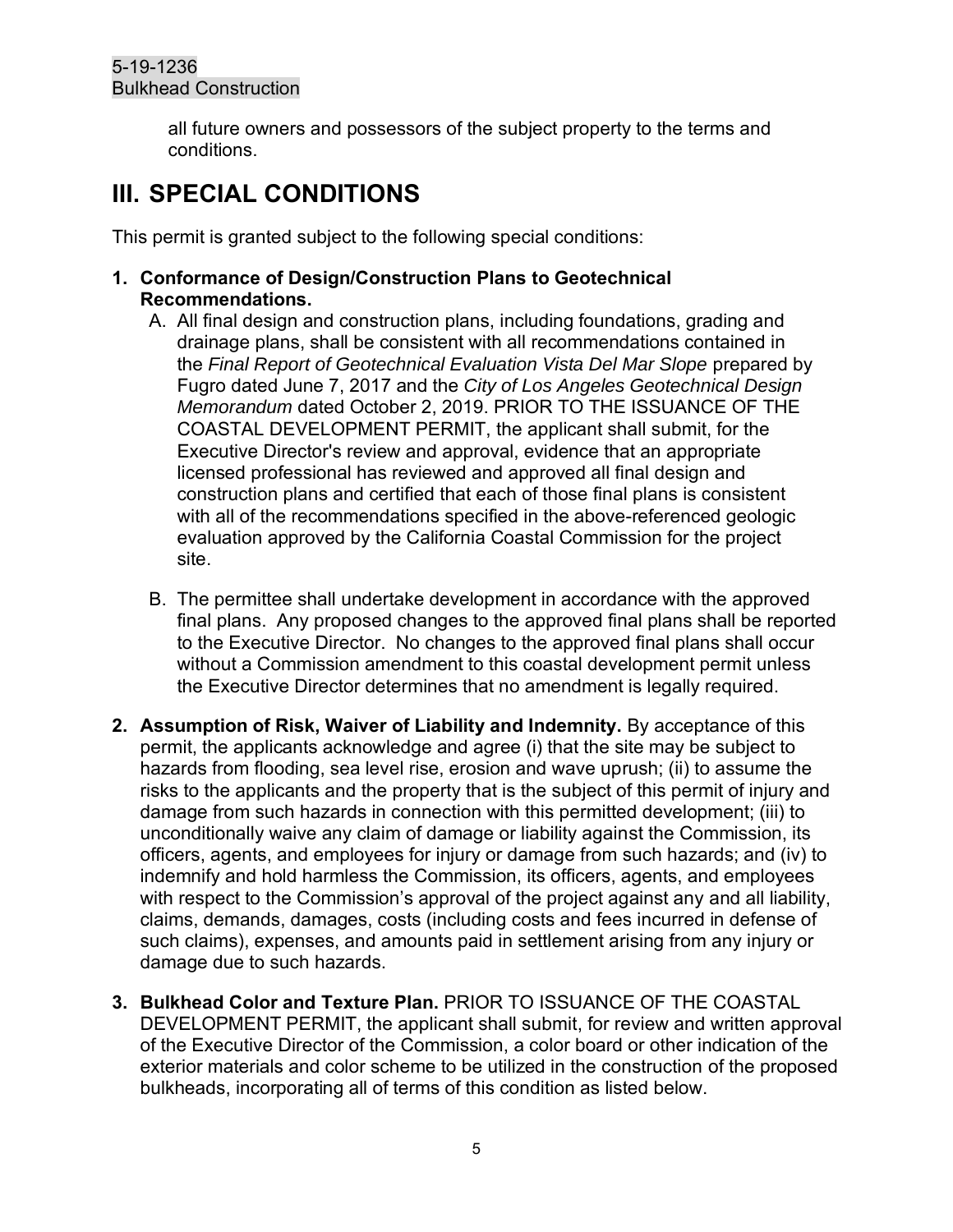- A. The entire face of the proposed bulkhead structure (both above and below finished grades) shall be colored and textured with earth tones compatible with the adjacent bluff.
- B. White and black tones shall not be used.
- C. The color shall be maintained through-out the life of the structure.
- D. The structure shall be textured for a natural look that blends with the bluff face.
- E. Native vegetation appropriate to the habitat type shall also be used, if feasible, to cover and camouflage the structure, consistent with **Special Condition 5** below.

The permittee shall undertake development in accordance with the approved Bulkhead Color and Texture Plan. Any proposed changes to the approved final plan shall be reported to the Executive Director. No changes to the approved final plan shall occur without a Commission amendment to this coastal development permit unless the Executive Director determines that no amendment is legally required.

**4. Future Pile/Grade Beam Exposure Plans.** In the event any subsurface project features subsequently become exposed to public view, the applicant shall submit plans to the Executive Director, for review and concurrence that provide for visual and aesthetic treatment plans similar to those required in conjunction with this coastal development permit. The aesthetic treatment shall provide that exposed materials match the surrounding terrain to the extent feasible and minimize visual impact of the exposed features. The applicant shall identify proposed materials, colors, monitoring, and maintenance plans, in conjunction with their submittal. The Executive Director shall determine whether the proposed work will require an amendment to this coastal development permit, a new coastal development permit, or whether no amendment or new permit is legally required.

#### **5. Landscaping Plan.**

- A. No plant species listed as problematic and/or invasive by the California Native Plant Society [\(http://www.CNPS.org/\)](http://www.cnps.org/), the California Invasive Plant Council (formerly the California Exotic Pest Plant Council) [\(http://www.cal-ipc.org/\)](http://www.cal-ipc.org/), or as may be identified from time to time by the State of California shall be employed or allowed to naturalize or persist on the site. No plant species listed as a "noxious weed" by the State of California or the U.S. Federal Government shall be planted or allowed to naturalize or persist on the site.
- B. New vegetation planted on the site shall consist of native (Southern California coastal dunes and prairies) and may include ornamental non-invasive plant species. The applicant shall not incorporate invasive plant species anywhere on the project site.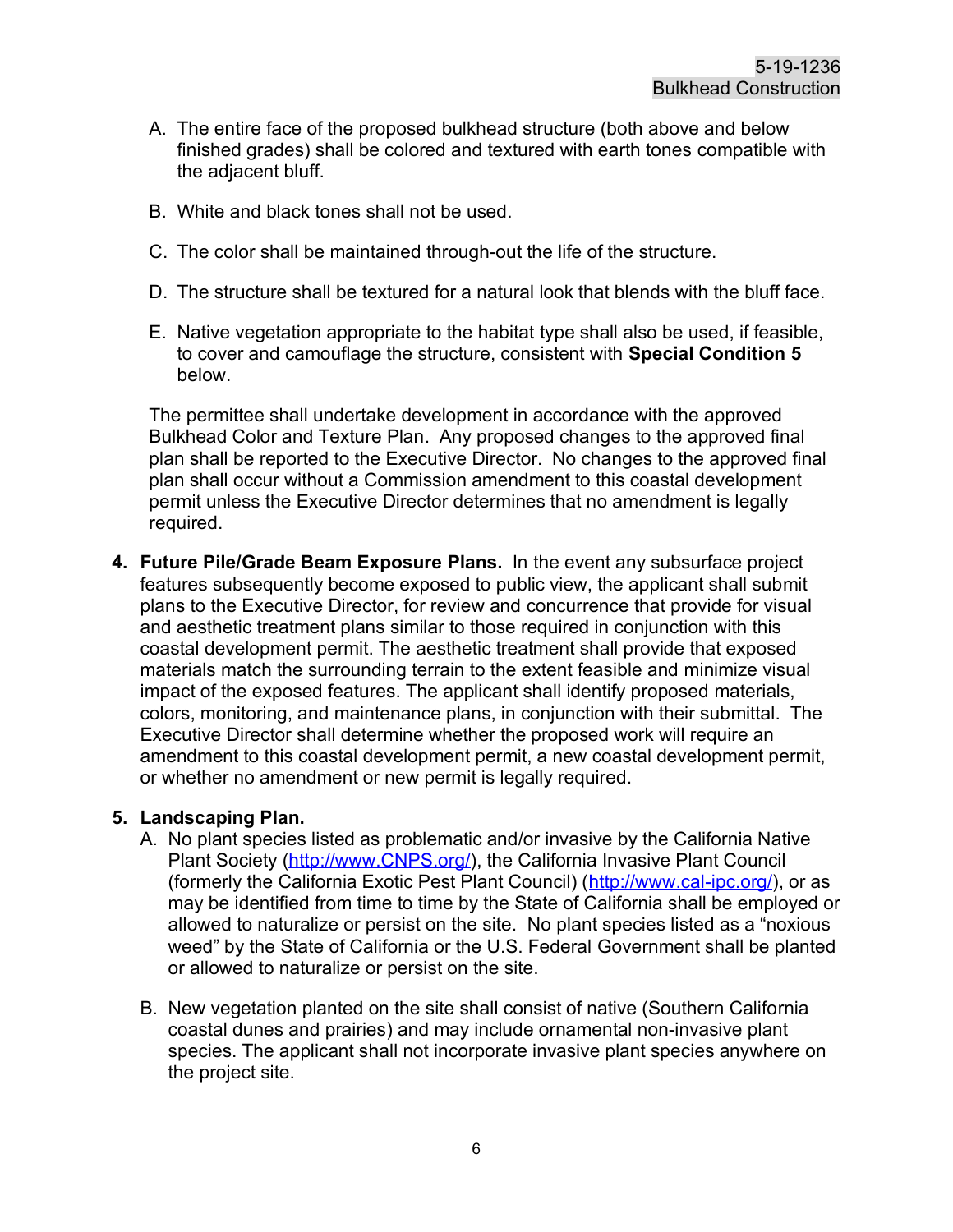- C. The site shall be stabilized immediately with jute matting or other BMPs after any grading occurs to minimize erosion during the rainy season (November 1 to March 31) if plantings have not been fully established.
- D. Five years from the date of approval for Coastal Development Permit No. 5-19- 1236 the applicant or successor in interest shall submit, for the review and approval of the Executive Director, a landscape monitoring report, prepared by a licensed Landscape Architect or qualified Resource Specialist, that certifies the on-site landscaping is in conformance with the landscape plan approved pursuant to this Special Condition. The monitoring report shall include photographic documentation of plant species and plant coverage. If the landscape monitoring report indicates the landscaping is not in conformance with or has failed to meet the performance standards specified in the landscaping plan approved pursuant to this permit, the applicant, or successors in interest, shall submit a revised or supplemental landscape plan for the review and approval of the Executive Director. The revised landscaping plan must be prepared by a licensed Landscape Architect or a qualified Resource Specialist and shall specify measures to remediate those portions of the original plan that have failed or are not in conformance with the original approved plan.

The permittee shall undertake development in accordance with the approved final plan and schedule and other requirements. Any proposed changes to the approved final plan shall be reported to the Executive Director. No changes to the approved final plan shall occur without a Commission amendment to this coastal development permit unless the Executive Director determines that no amendment is required.

**6. Future Improvements.** This permit is only for the development described in Coastal Development Permit No. 5-19-1236. Except as provided in Public Resources Code section 30610 and applicable regulations, any future development as defined in PRC section 30106, including, but not limited to, a change in the density or intensity of land use, shall require an amendment to Coastal Development Permit No. 5-19-1236 from the California Coastal Commission or shall require an additional coastal development permit from the California Coastal Commission or from the applicable certified local government.

#### **7. Construction Best Management Practices.**

The permittee shall comply with the following construction-related requirements:

- A. No construction materials, debris, or waste shall be placed or stored where it may be subject to wave/wind erosion and dispersion;
- B. Any and all debris resulting from construction activities shall be removed from the project site within 24 hours of completion of construction;
- C. Erosion control/sedimentation Best Management Practices (BMP's) shall be used to control sedimentation impacts to coastal waters during construction. BMPs shall include, but are not limited to: placement of sand bags around drainage inlets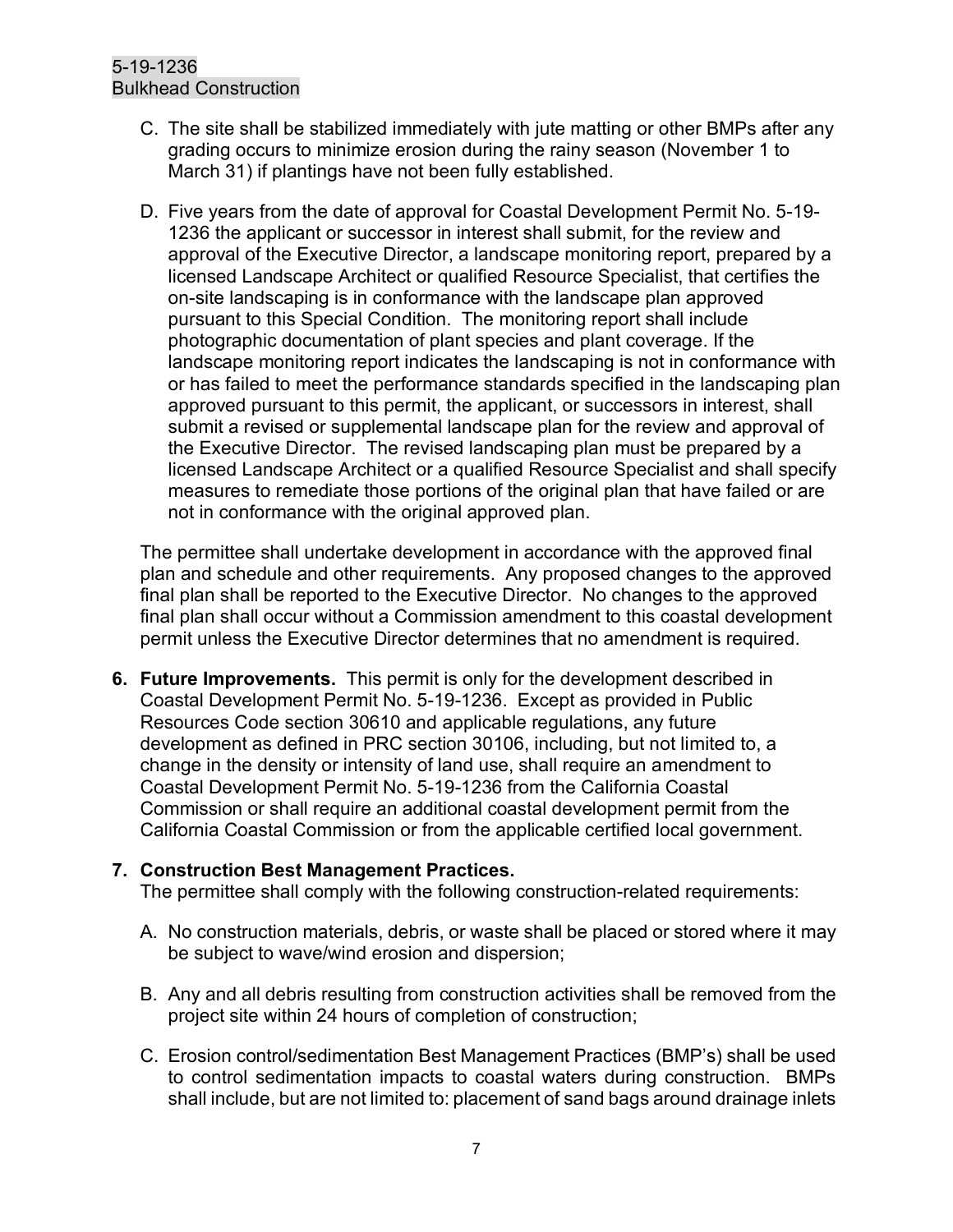to prevent runoff/sediment transport into the storm drain system and the Pacific Ocean, use of debris fences as appropriate and no stockpiling of materials in the project area;

- D. Construction debris and sediment shall be removed from construction areas each day that construction occurs to prevent the accumulation of sediment and other debris which may be discharged to coastal waters;
- E. The applicant shall dispose of all demolition and construction debris resulting from the proposed project at an appropriate location. If the disposal site is located within the coastal zone, a coastal development permit or an amendment to this permit shall be required before disposal can take place.
- F. Staging and storage of construction machinery and storage of debris shall not take place on the beach.
- G. At the end of the construction period, the permittee shall inspect the project area and ensure that no debris, trash or construction material has been left on the beach or in the water, and that the project has not created any hazard to navigation.

# <span id="page-7-0"></span>**IV. FINDINGS AND DECLARATIONS**

## <span id="page-7-1"></span>**A. Project Description and Background**

The applicant is proposing to construct three steel beam and concrete lagging bulkheads to stabilize the bluff and portions of the Vista Del Mar roadway where erosion caused by rain water and foot traffic have formed gullies along the sandy bluff and undermined the roadway. Two proposed bulkheads, at sites 111 and 112, will have a total approximate length of 102 feet (approximately 51 feet each), each site consisting of seven 36-inch diameter concrete piles, each approximately 18 -19 feet deep, with precast concrete lagging panels placed between them. The third proposed bulkhead, at site 87, will have an approximate length of 85 feet, twelve 36-inch diameter concrete piles, each approximately 18 – 19 feet deep, with precast concrete lagging panels placed between them. The lagging length between each pile is  $7 - 9$ feet. The lagging will extend approximately 7 feet below the roadway surface [\(Exhibit](https://documents.coastal.ca.gov/reports/2020/5/Th18a/Th18a-5-2020-exhibits.pdf)   $3<sub>1</sub>$  $3<sub>1</sub>$ ). The bulkheads will be colored and textured to match the surrounding sandy bluffs. In addition, the project proposes the construction of 16-inch high metal beam vehicular guardrails, 42-inch high pedestrian guardrails, street curbs, and new pavement [\(Exhibit 3\)](https://documents.coastal.ca.gov/reports/2020/5/Th18a/Th18a-5-2020-exhibits.pdf). After construction of the bulkheads, the applicant proposes to landscape the slope with native and non-invasive vegetation.

<sup>1</sup> This link is the same for all exhibits. https://documents.coastal.ca.gov/reports/2020/5/Th18a/Th18a-5- 2020-exhibits.pdf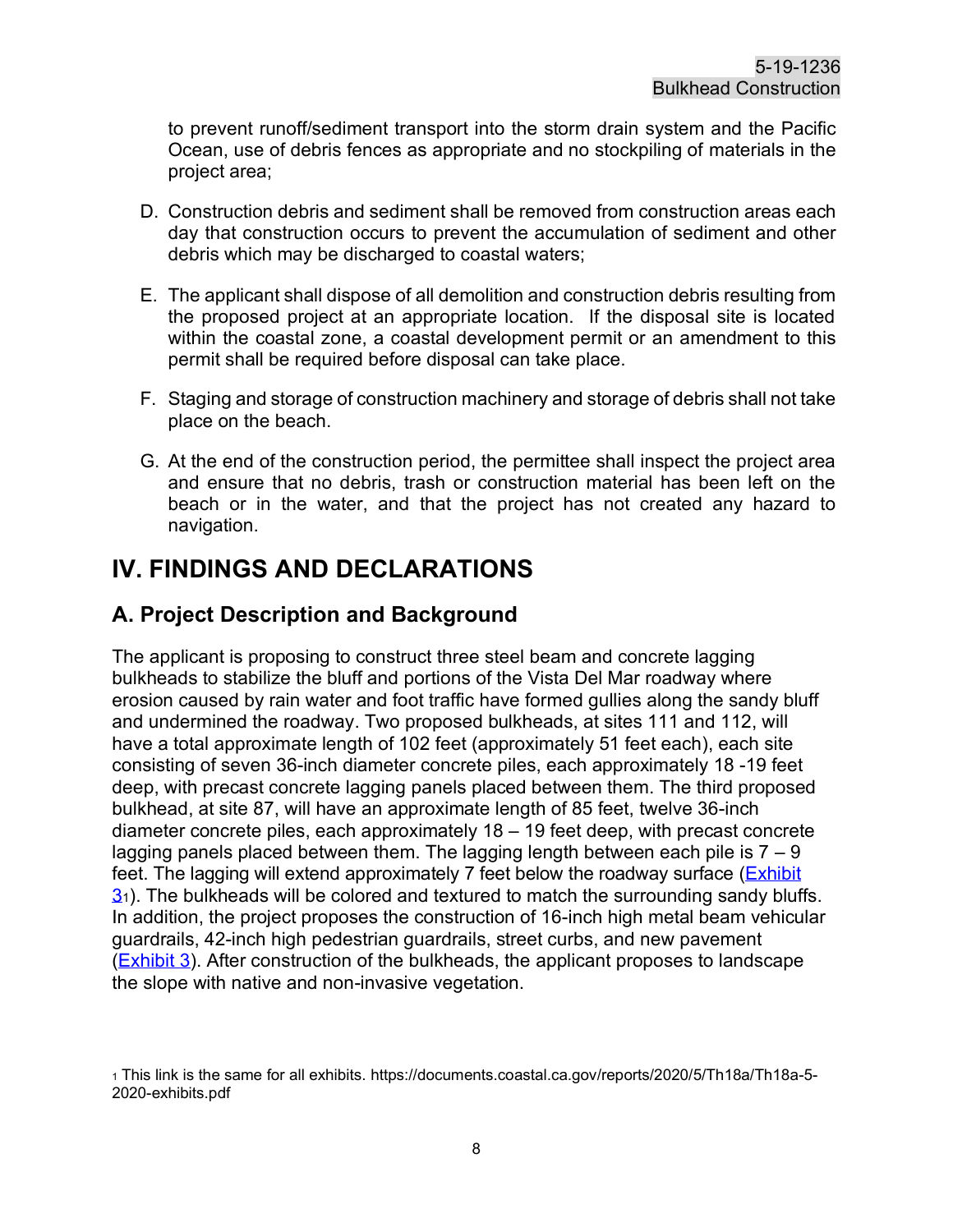In 2017, the applicant undertook emergency repairs at the project sites pursuant to Emergency Permit No. G-5-17-0051, issued by the Executive Director of the Coastal Commission on November 22, 2017. The project consisted of an interim emergency measure to prevent further deterioration of the roadway by installing emergency pipe, board, and slurry retaining structures on the bluff-face seaward of Vista Del Mar to temporarily mitigate washouts [\(Exhibit 5\)](https://documents.coastal.ca.gov/reports/2020/5/Th18a/Th18a-5-2020-exhibits.pdf). The applicant is not requesting permanent authorization of the emergency measures, but is proposing to replace these measures with the proposed permanent bulkheads.

The subject sites are located along the seaward (western) embankment of Vista Del Mar, a four-lane paved road and public right-of-way, in the Playa Del Rey area of the City of Los Angeles. Specifically, the project sites are located approximately 2,200 – 3,000 ft. north of Imperial Highway. Vista Del Mar runs north/south, between the El Segundo Dunes to the east and Dockweiler State Beach and the Pacific Ocean to the west (**Exhibits 1 and 2**). The four-lane roadway is approximately 50 to 55 feet above mean sea level and supported by a sandy bluff which rises approximately 25 feet above the beach. Along the base of the bluff within the project area, an approximately 20-foot-wide asphalt road (S. Marine Ave.), runs along the sandy beach providing public access to the beach parking lots spaced along the beach below the bluff. In addition to the beach parking lots and access road, the immediate area is improved with beach maintenance yards, restrooms, concession buildings, and a meandering bicycle path.

# <span id="page-8-0"></span>**B. Hazards**

In order to assure consistency with Section 30253 of the Coastal Act, the Commission has commonly required that new development be designed in a manner that assures the stability of the proposed development itself and not significantly affect geologic hazards, such as landslides or erosion, of the site or surrounding area, while also avoiding the construction of protective devices that would substantially alter natural landforms along bluffs and cliffs. The applicants' geotechnical findings demonstrate that the affected portions of Vista Del Mar are threatened by erosion and that the proposed bulkheads are necessary to ensure stability of the roadway. Following construction of the proposed bulkheads, the applicant has demonstrated that the road will meet an adequate level of stability and will no longer be in immediate danger from bluff collapse. The Commission's engineer and geologist have reviewed the applicant's geotechnical assessment of the site and concur with its conclusions and recommendations on the subject sites' endangerment from erosion.

The City found that the subject site is suitable for the proposed development, provided that the recommendations contained in both the geotechnical investigation prepared by Fugro and the recommendations within the City's design memorandum are implemented. Adherence to the recommendations contained in the above-mentioned geotechnical investigations and design memorandum is necessary to ensure that the proposed project assures stability and structural integrity, and neither creates nor contributes significantly to erosion, geologic instability, or destruction of the site or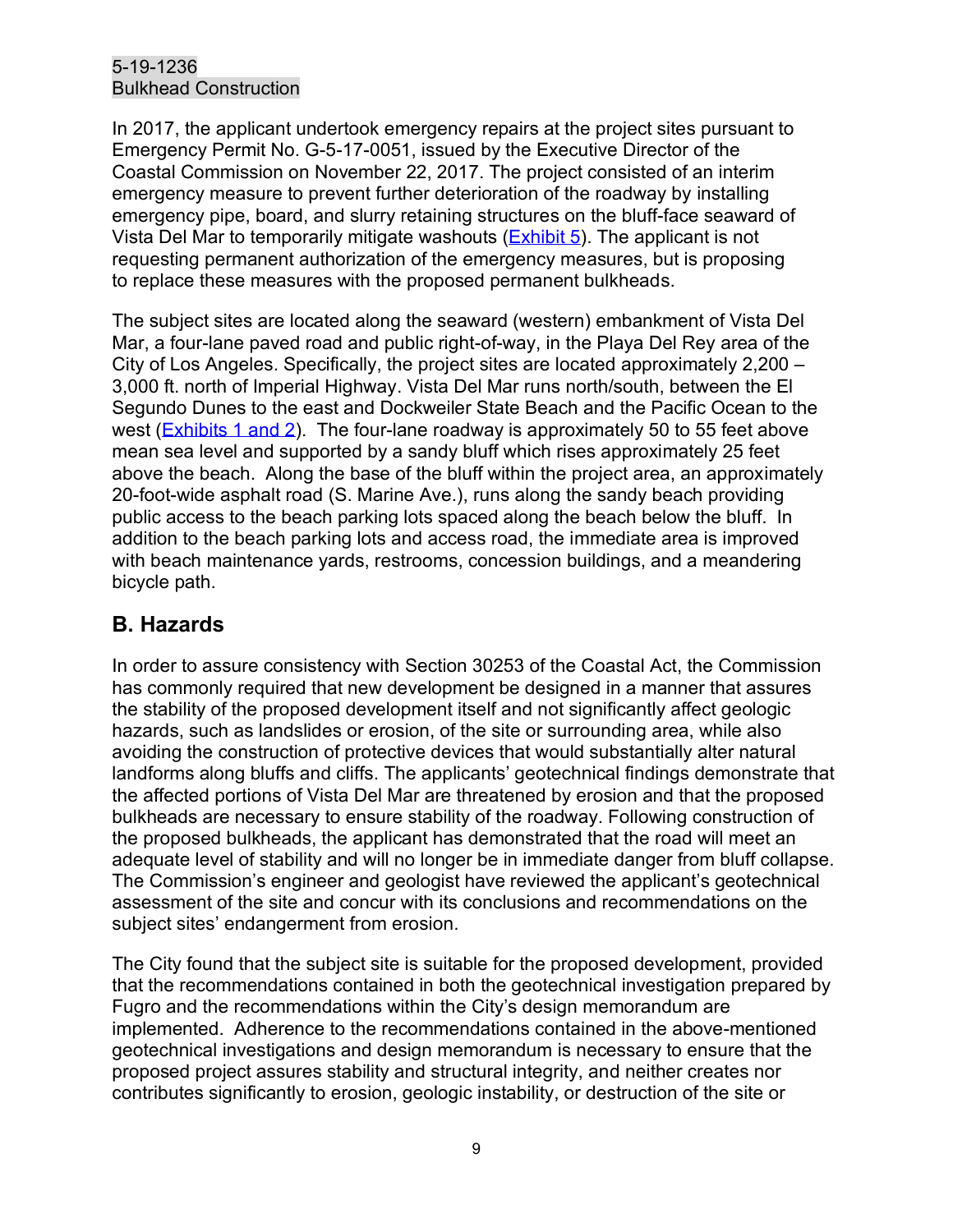surrounding area. Therefore, **Special Condition 1** requires that the applicant conform to the geotechnical recommendations in the above-mentioned geotechnical investigation and design memorandum, and that the applicant undertakes development in accordance with the approved final plans. Any proposed changes to the approved final plans shall be reported to the Executive Director. No changes to the approved final plans shall occur without a Commission-approved amendment to this Coastal Development Permit unless the Executive Director determines that no amendment is legally required.

Although adherence to the geotechnical consultant's recommendations will minimize the risk of damage from erosion, the risk is not eliminated entirely. The site is an oceanfront, bluff top site, which is inherently hazardous. Given that the applicant has chosen to implement the project despite potential risks from sea level rise, bluff erosion, and landslides, the applicant must assume the risks. Therefore, the Commission imposes **Special Condition 2** requiring the applicant to assume the risk of the development. In this way, the applicant is notified that the Commission is not liable for damage as a result of approving the permit for development. The condition also requires the applicant to indemnify the Commission in the event that third parties bring an action against the Commission as a result of the failure of the development to withstand the hazards. In addition, the condition ensures that future owners of the property will be informed of the risks and the Commission's immunity from liability.

Section 30253 requires that new development may not "in any way require the construction of protective devices that would substantially alter natural landforms along bluffs and cliffs." Due to the fact that the project location is on the upper portion of the bluff more than 600 ft. from the shoreline and is separated from the beach by S. Marine Avenue, no marine bluff erosion currently occurs at the subject site or is expected to occur in the foreseeable future. The bluff at the project site has also been dramatically altered in the past through construction of the Vista Del Mar roadway. Furthermore, the proposed bulkheads will result in a relatively small area of alteration to the multiple miles of bluff fronting the roadway. If significantly larger portions of the roadway bluff are proposed to be armored in the future, it will be necessary to explore alternatives which may include closure of Vista Del Mar and directing vehicular traffic to another route. However, in the case of the current proposal, in consideration of the substantial landform alteration that has occurred in this area and the scale of the project, the bulkheads are not a substantial alteration of a natural landform. As conditioned, the Commission finds that the development conforms to the requirements of Section 30253 of the Coastal Act regarding the siting of development in hazardous locations.

## <span id="page-9-0"></span>**C. Visual Resources**

The Coastal Act protects the visual quality of scenic coastal areas. In this case, the proposed project is adjacent to Dockweiler State Beach, a heavily visited beach area. The scenic and visual qualities that must be protected in this area consist of the views to and along the beach, the public views from Vista del Mar (the major coastal route directly above and parallel to this stretch of beach) to the beach and ocean, and the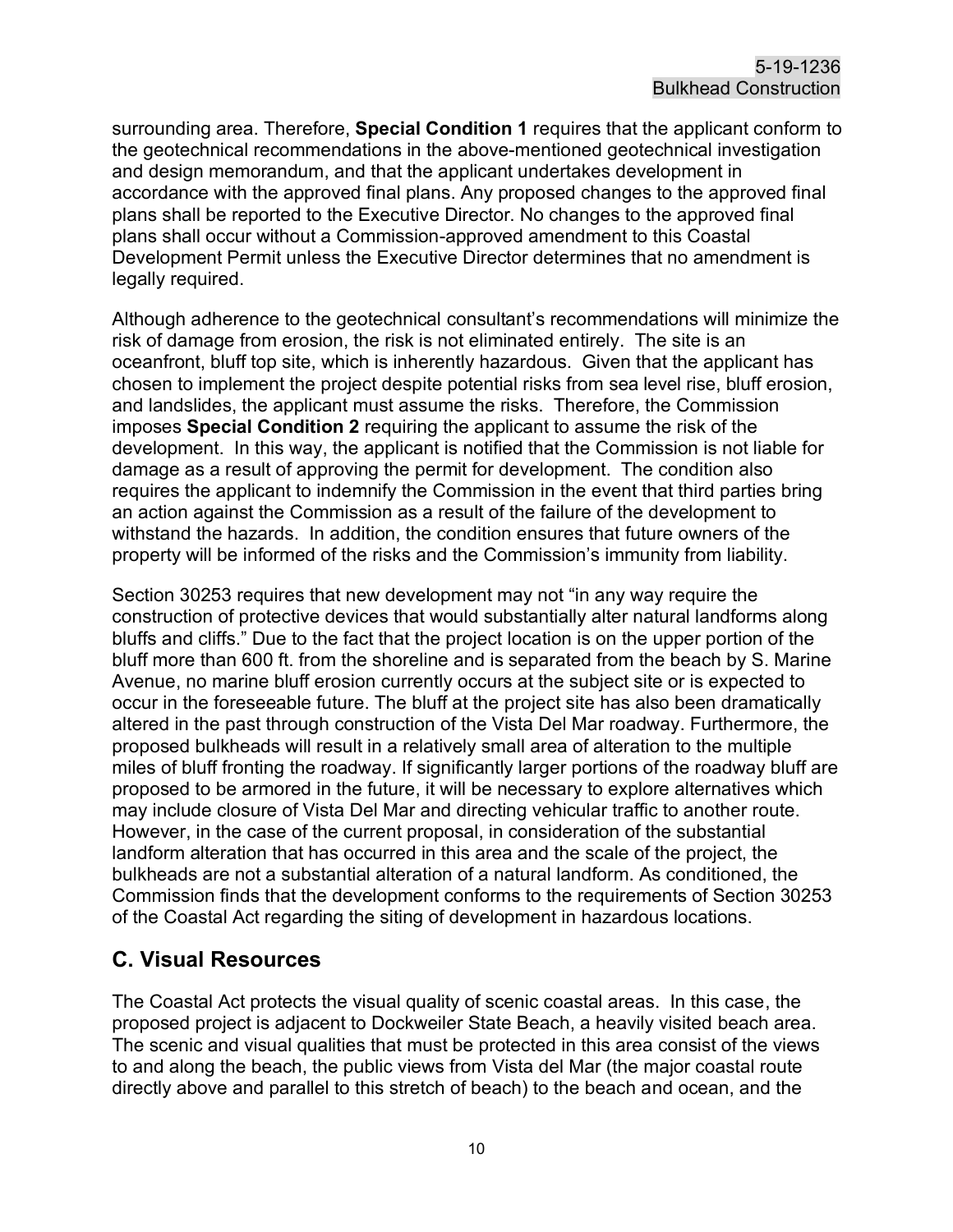views across the beach to the ocean. Currently, the immediate area is developed with public beach parking lots, public access road, concession/restroom facilities, bicycle path, and two maintenance yards.

Section 30251 of the Coastal Act states that development shall be sited and designed to protect views to and along the ocean and scenic coastal areas. The proposed bulkhead will be built into the bluff and will not extend above the roadway surface, except for the 16-inch high vehicle guardrail and 42- inch high pedestrian guardrail (**Exhibit 3**), which are required for public safety. The proposed design for the rails is consistent with past commission action for similar projects in the area. The City previously worked with Commission staff to select a design for the fencing to be open and minimize view impacts from the roadway.

In addition, to minimize the visual impact of the wall from the adjacent public beach, the applicant is proposing to texture and color the lagging and exposed portions of the piles to match the surrounding sandy soil and to landscape the fill that will be placed in front of the bulkhead. The proposed bulkhead will be clearly visible from below the bluff along S. Marine Ave., the beach parking lot and various other vantage points. Given the backdrop of foliage along the slope of the bluff, if the structures are colored white or black, they would stand out and result in a visual impact. Upon conducting a site visit, the current color, Sandstone, used in the permanent bulkheads along Vista Del Mar are too light in color compared with the existing landscape and as a result, generates a visual impact [\(Exhibit 4\)](https://documents.coastal.ca.gov/reports/2020/5/Th18a/Th18a-5-2020-exhibits.pdf). **Special Condition 3** requires the applicant to screen the proposed bulkhead with appropriate native vegetation and to color and texture the bulkhead using earth tones compatible with the adjacent bluff and to undertake development in accordance with the approved plans; this condition also requires that the color be maintained throughout the life of the structure. **Special Condition 3** also requires that prior to issuance of the coastal development permit, the applicant submit a written agreement incorporating the terms of the condition.

Additionally, **Special Condition 4** requires the applicant to visually and aesthetically treat the bulkhead to match the surrounding terrain in the event that future erosion causes subsurface portions of the bulkhead to become exposed. Moreover, to further minimize the visual impact and minimize erosion along the bluff, **Special Condition 5** requires the applicant maintain the proposed landscaping within the project area**. Special Condition 6** requires that any future development to the project will require an amendment to this permit.

The Commission finds that the proposed development, as conditioned, does not present a significant visual impact to the scenic resources from the roadway or along the beach. Therefore, the Commission finds the project, as conditioned, consistent with Section 30251 of the Coastal Act.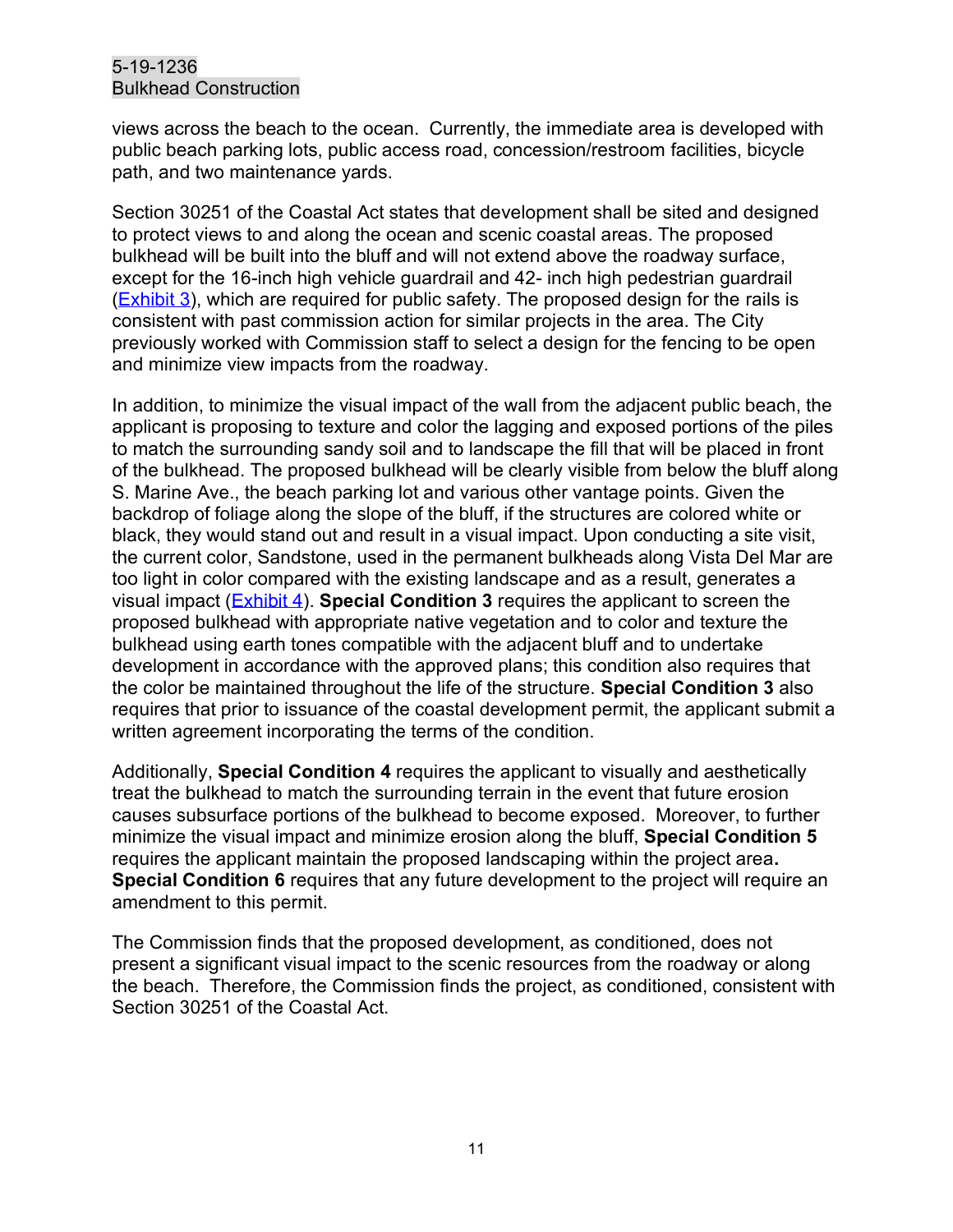# <span id="page-11-0"></span>**D. Biological Assessment**

Section 30230 of the Coastal Act requires that marine resources including biological productivity be protected. Section 30231 of the Coastal Act requires that the biological productivity of coastal waters be maintained, and where feasible, restored. In addition, Sections 30230 and 30231 require that the quality of coastal waters be maintained and protected from adverse impacts.

The proposed project involves the construction of three bulkheads. The project area consists of a roadway on top of a 25 ft. high sandy bluff. The face of the bluff is mostly undeveloped with the exception of a couple of improved access pathways leading from the roadway down to S. Marine Ave., a public access road at the base of the bluff. The bluff is vegetated principally by non-native, exotic plant species, such as ice plant (Caprobrotus edulis), or ruderal weedy plant species.

Once the bulkhead is constructed the applicant will add fill in front of the wall along with native and non-invasive landscaping, as required in **Special Condition 5**. The proposed landscaping plan will enhance the native habitat value of the bluff and minimize erosion. However, if not properly conducted and monitored, re-landscaping the bluff could cause erosion impacts and increase site runoff due to soil disturbance, removal of existing vegetation, and unsuccessful plantings. Therefore, the applicant must monitor the project site for a five-year monitoring period. The landscape condition requires the applicant to submit a landscaping monitoring report five (5) years from the date of the approval for Coastal Development Permit No. 5-19-1236. If the report concludes that the landscaping is not in conformance with or has failed to meet the performance standards specified in the landscaping plan approved pursuant to this permit, the applicant, or successors in interest, shall submit a revised or supplemental landscape plan for the review and approval of the Executive Director. The condition requires that all landscaping will be done with native non-invasive plants to ensure that the project does not contribute to the spread of non-natives in the surrounding area.

Storage or placement of construction materials, debris, or waste in a location subject to erosion and dispersion or which may be discharged into coastal water via rain or wind would result in adverse impacts upon the marine environment that would reduce the biological productivity of coastal waters. For instance, construction debris entering coastal waters may cover and displace soft bottom habitat. The proposed project is not anticipated to result in any significant adverse impact to marine resources or water quality. Construction best management practices would be implemented to avoid or minimize impacts to the environment. In order to ensure prevention of adverse construction-related impacts upon marine resources and to minimize erosion, the Commission imposes **Special Condition 7** requiring the applicant to implement construction best management practices.

The special conditions of approval adequately address the appropriate landscaping requirements and any potential adverse impacts to the marine environment caused by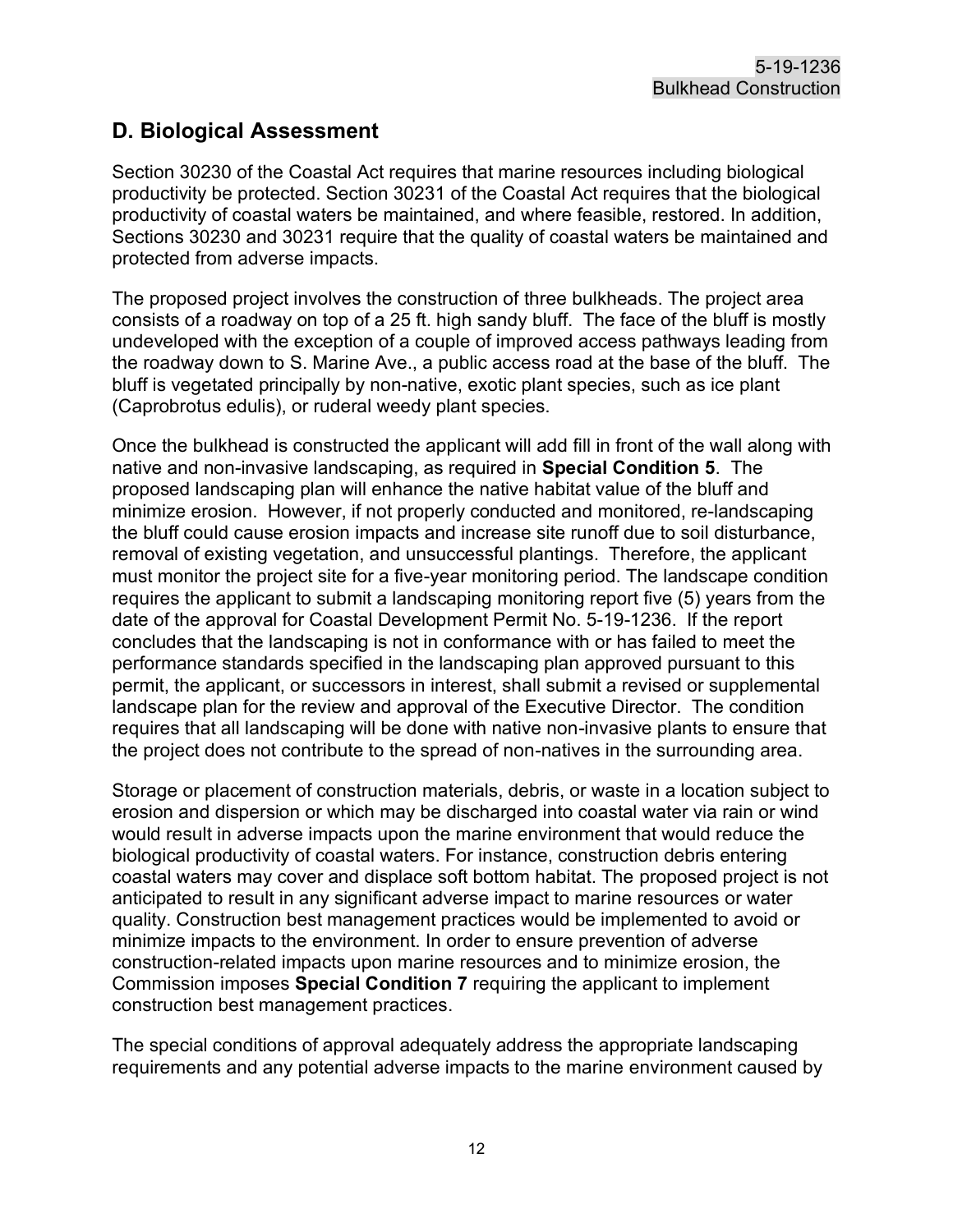the proposed project. Therefore, as conditioned, the proposed project is consistent with the marine resource policies, Sections 30230 and 30231, of the Coastal Act.

## <span id="page-12-0"></span>**E. Public Access and Recreation**

One of the basic goals stated in the Coastal Act is to maximize public access and recreation along the coast. Pursuant to Section 30604(c) of the Coastal Act, because the proposed development is located between the first public road and the sea, the proposed project must be found consistent with the public access and recreation policies contained in Chapter 3 of the Coastal Act, which require that maximum access and recreational opportunities be provided and that development shall not interfere with public access.

The proposed project involves stabilization of Vista del Mar, a major public access route. Public coastal access to Dockweiler State Beach and the ocean is available north and south of the project site at the existing pedestrian ramps and stairways. Pedestrian access will not be impacted during construction activities. Pedestrian ramps to Dockweiler Beach were used when street parking was available along Vista Del Mar. Parking along Vista Del Mar has been removed without a coastal development permit, as described below, and pedestrian access is now obtained through beach parking lots, the Strand Bike Path or S. Marine Ave. In addition, approximately five public parking spaces will be temporarily displaced during construction. Although the proposed development will result in temporary impacts, the proposed project is necessary to allow and ensure continued use of the highway and parking lanes, which serve as a major access transportation corridor. Moreover, the duration of the project is not expected to exceed eight months. Therefore, the City's proposed project will not have an adverse impact to public access.

The Commission finds that the proposed development, as conditioned, is consistent with 30210, 30220, 30221, and the other public access and recreation policies of the Coastal Act.

# <span id="page-12-1"></span>**F. Coastal Act Violations**

Violations of the Coastal Act have occurred on Vista Del Mar in the vicinity of the proposed project, including, but not necessarily limited to, unpermitted removal of public parking from portions of Vista Del Mar adjacent to Dockweiler State Beach, which by some estimates has resulted in removal of hundreds of parking spaces.

Any non-exempt development activity conducted in the Coastal Zone without a valid coastal development permit, or which does not substantially conform to a previously issued permit, constitutes a violation of the Coastal Act.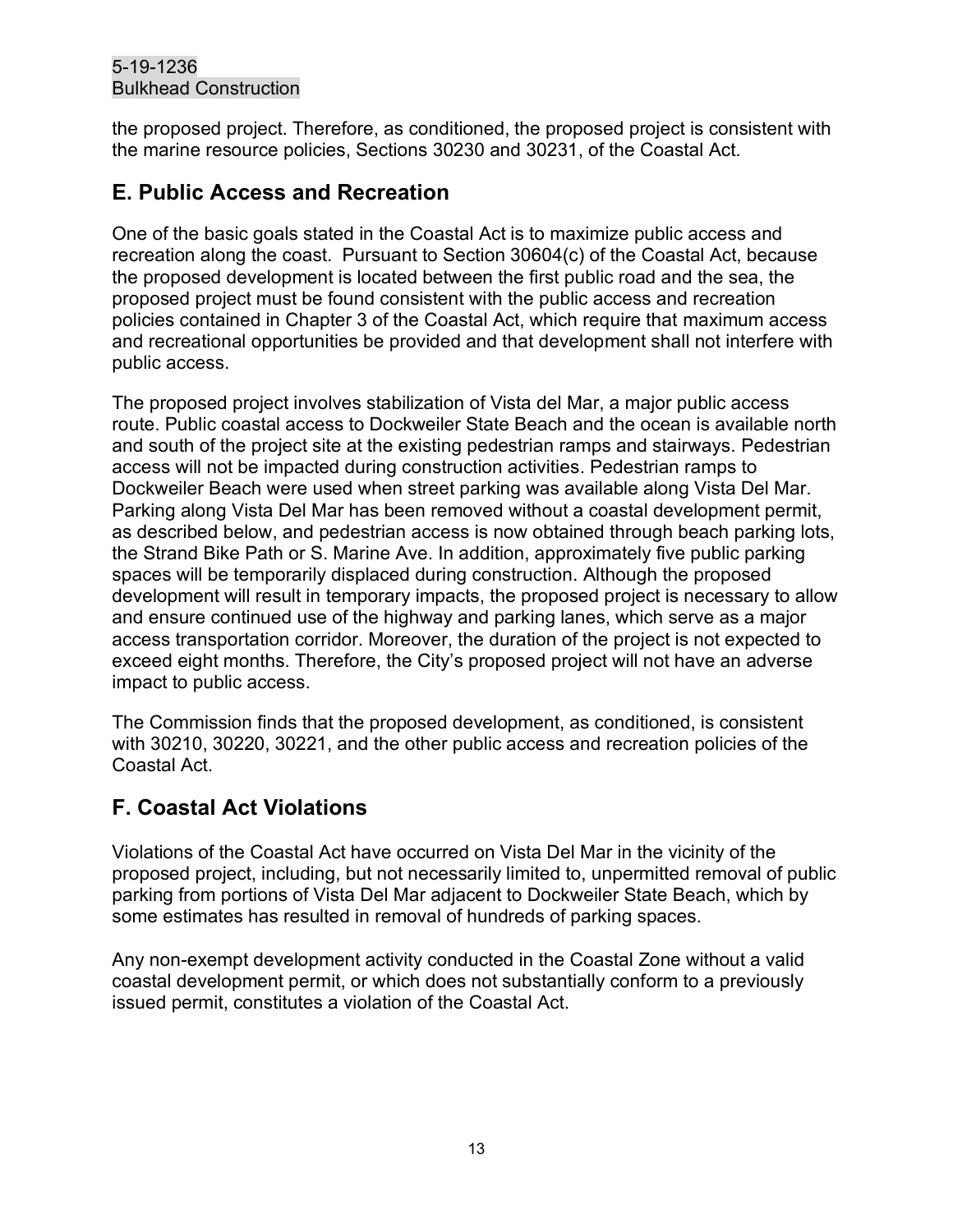According to a letter sent to Commission staff from the City of Los Angeles Department of Transportation on October 31, 2019, the City initially<sub>2</sub> reduced the travel lanes on Vista Del Mar to one in each direction, and then subsequently in July 2017, returned the previous configuration of two travel lanes in each direction along Vista Del Mar. In doing so, all public parking along portions of the Vista Del Mar were removed. As part of this subsequent project, the City restored on-street parking along the west side of Vista Del Mar between Culver Boulevard and Waterview Street, and restored on-street parking adjacent to Vista Del Mar Park on the east side of the street, which amounts to restoration of approximately 13 parking spots that were previously available before the 2017 road diet; however, approximately 400 hundred public parking spaces were lost on the west side of Vista Del Mar and another estimated several hundred parking spaces were lost on the east side of Vista Del Mar as a result of the most recent changes to Vista Del Mar in July 2017. In the October 31st letter, the City cited outdated infrastructure, geotechnical stability issues, peak period congestion, and high travel speeds as reasons for not restoring all of the parking that had been removed on Vista Del Mar. To date, the majority of the public parking that existed until 2017 on the west side of Vista Del Mar and the east side of Vista Del Mar, has not yet been restored. Historical images of the project site confirm the existence of public parking on Vista Del Mar in the location of the bulkhead repair, prior to the unpermitted removal of public parking from portions of Vista Del Mar by the City. The changes made to public parking along Vista Del Mar are development activities that have had a direct impact on coastal access and recreation at and adjacent to Dockweiler State Beach. Additionally, Vista Del Mar itself provides opportunities to view the ocean from its bluff top location, which is especially beneficial to individuals with limited physical abilities.

In a letter sent to the City on October 16, 2019, Commission staff expressed concern that changes to parking on Vista Del Mar that the City of Los Angeles had undertaken were having an adverse effect on public access to the coast. Commission staff requested in the letter to the City dated October 16, that the City apply for a coastal development permit from both the City and Commission to authorize any changes the City might want to make to parking on Vista Del Mar to ensure that said changes are consistent with the public access policies of the Coastal Act. The City indicated in their October 31st letter that they intend to study the traffic, safety, and public access situation prior to submitting a coastal development permit. Although Commission staff requested in a telephone conversation on December 5, 2019 that the City submit a coastal development permit application without delay, as of the date of this staff report, the City has not submitted a coastal development permit application to address the unpermitted removal of public parking described herein, nor has the City proposed to resolve the violations at issue through this application; thus, enforcement staff will continue its efforts to address the violations as a separate matter.

<sup>2</sup> The initial road diet project took place in June 2017. The parking was reconfigured on Vista Del Mar but parking was largely preserved on the west side of Vista Del Mar.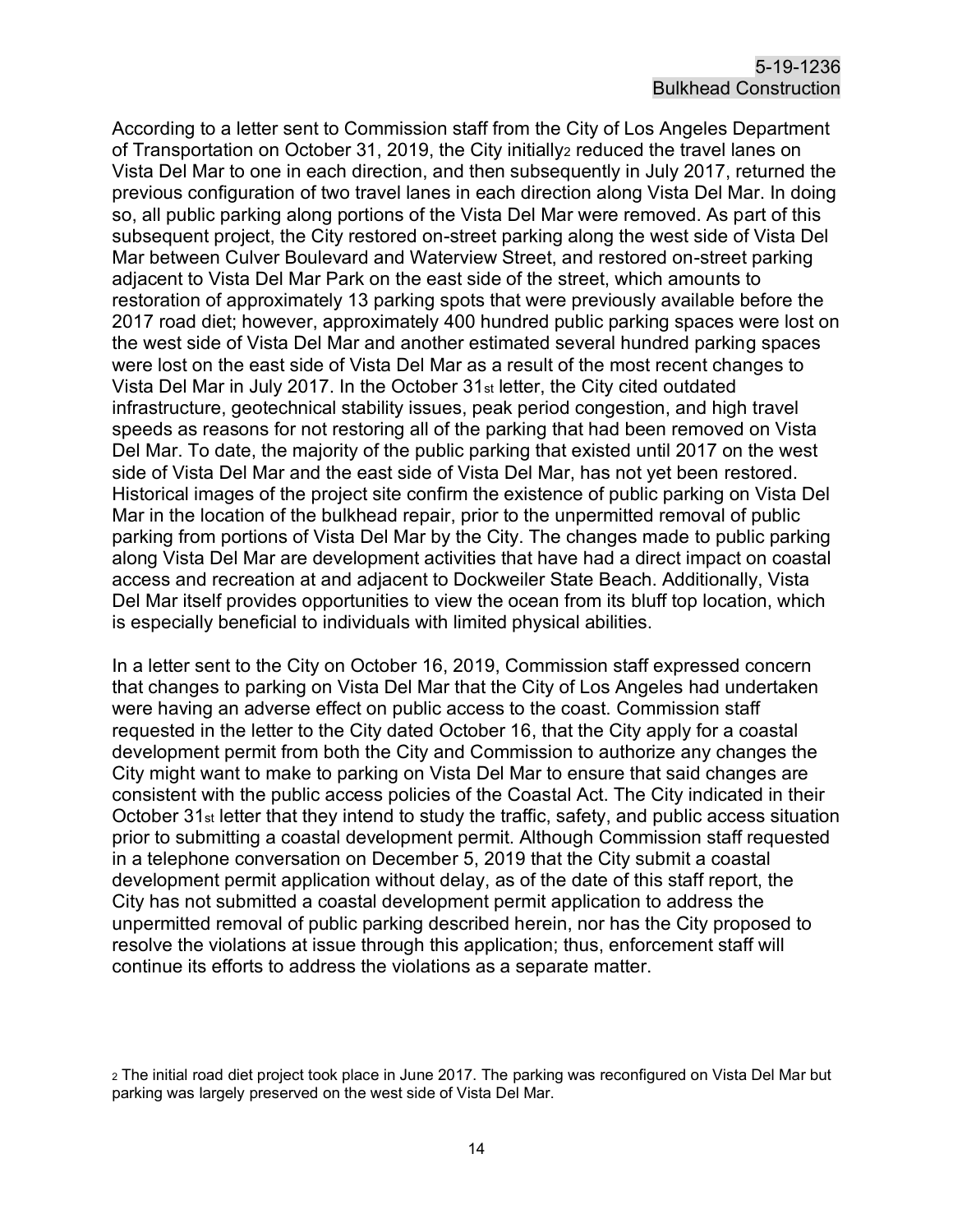Consideration of the permit application by the Commission has been based solely on consistency of the proposed development with the policies of Chapter 3 of the Coastal Act. Approval of this permit does not constitute a waiver of any legal action with regard to the alleged unpermitted development, nor does it constitute admission as to the legality of any development undertaken on the subject site without a coastal development permit.

# <span id="page-14-0"></span>**G. Local Coastal Program**

Coastal Act Section 30604(a) states that, prior to certification of a local coastal program ("LCP"), a coastal development permit can only be issued upon a finding that the proposed development is in conformity with Chapter 3 of the Act and that the permitted development will not prejudice the ability of the local government to prepare an LCP that is in conformity with Chapter 3:

(a) Prior to certification of the Local Coastal Program, a coastal development permit shall be issued if the issuing agency, or the commission on appeal, finds that the proposed development is in conformity with the provisions of Chapter 3 (commencing with Section 30200) of this division and that the permitted development will not prejudice the ability of the local government to prepare a Local Coastal Program that is in conformity with the provisions of Chapter 3 (commencing with Section 30200). A denial of a coastal development permit on grounds it would prejudice the ability of the local government to prepare a Local Coastal Program that is in conformity with the provisions of Chapter 3 (commencing with Section 30200) shall be accompanied by a specific finding which sets forth the basis for such conclusion.

The Playa Del Rey area of the City of Los Angeles has neither a certified LCP nor a certified Land Use Plan. As conditioned, the proposed development will be consistent with Chapter 3 of the Coastal Act. Approval of the project will not prejudice the ability of the local government to prepare a Local Coastal Program that is in conformity with the provisions of Chapter 3 of the Coastal Act.

# <span id="page-14-1"></span>**H. California Environmental Quality Act**

Section 13096 Title 14 of the California Code of Regulations requires Commission approval of a coastal development permit application to be supported by a finding showing the application, as conditioned by any conditions of approval, to be consistent with any applicable requirements of the California Environmental Quality Act (CEQA). Section 21080.5(d)(2)(A) of CEQA prohibits a proposed development from being approved if there are feasible alternatives or feasible mitigation measures available which would substantially lessen any significant adverse effect which the activity may have on the environment.

Special Conditions imposed will mitigate adverse impacts to coastal resources and public access. The **Special Conditions** address the following issues: **1)**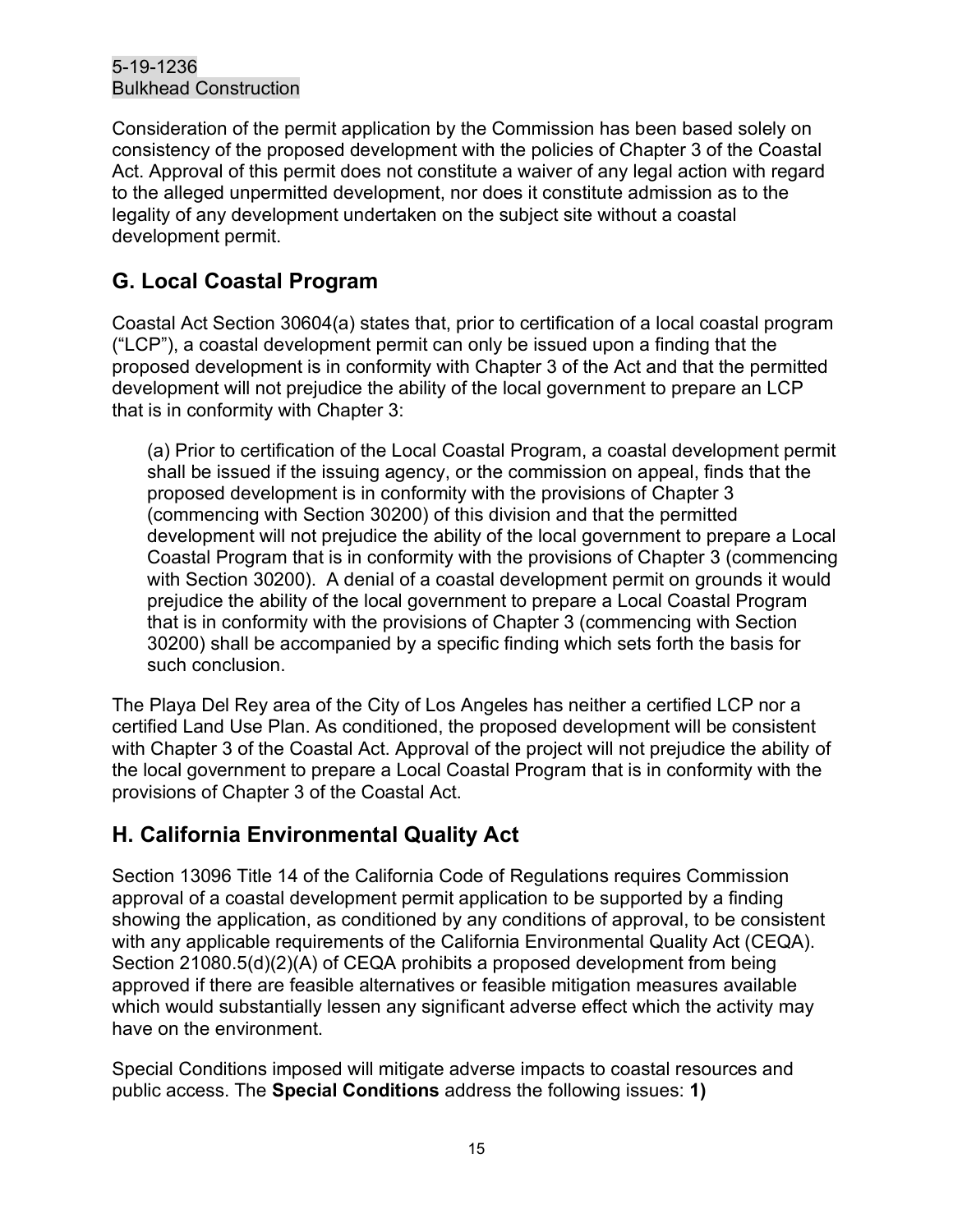Conformance of Design/Construction Plans to Geotechnical Recommendations; **2)** Assumption of Risk, Waiver of Liability and Indemnity; **3)** Bulkhead Color and Texture Plan; **4)** Future Pile/Grade Beam Exposure Plans; **5)** Landscaping Plan; **6)** Future Improvements; and **7)** Construction Best Management Practices. The Commission also analyzed various alternatives for the project but determined that they were either infeasible or would have greater environmental impacts. Therefore, the Commission finds that, as conditioned, there are no feasible alternatives or feasible mitigation measures available which would substantially lessen any significant adverse effect of the proposed project, there are no remaining significant environmental impacts within the meaning of CEQA, and the project is consistent with CEQA and the policies of the Coastal Act.